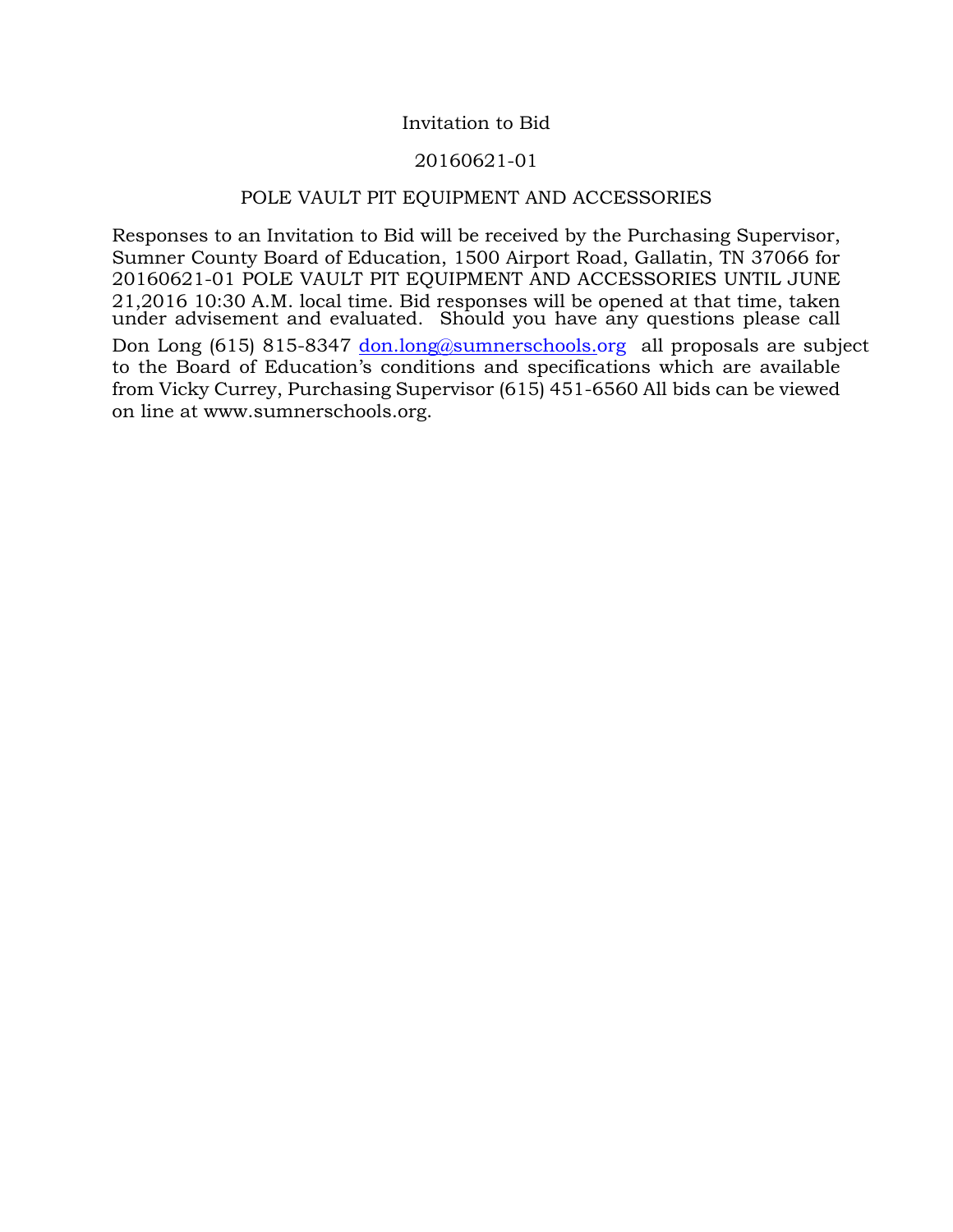#### **NOTICE TO RESPONDENTS**

Responses to an Invitation to Bid will be received by the Purchasing Coordinator in the SUPORT SERVICE FACILITY CONFERENCE ROOM, Sumner County Board of Education, 1500 Airport Road Gallatin, TN 37066. They will be received until **10:30 A.M. Local Time Tuesday June 21, 2016** for **POLE VAULT PIT EQUIPMENT AND ACCESSORIES** at which time the responses will be opened, taken under advisement and evaluated. *BIDS WILL BE POSTED ON [www.sumnerschools.org](http://www.sumnerschools.org/) Questions contact [D.long@sumnerschools.org](mailto:D.long@sumnerschools.org) 615-815-8347* 

-------------------------------------------------------------------------------------------------------------------------------

#### **GENERAL REQUIREMENTS AND CONDITIONS**

- 1. The Sumner County Board of Education reserves the right to accept or reject any and/or all responses in whole or in part, and to waive informalities therein.
- 2. Any responses received after the scheduled closing time for the receipt for responses will not be considered.
- 3. If a mistake is discovered after the responses are received, only the Sumner County Board of Education may allow the respondent to withdraw the entire response.
- 4. Partial payments will not be approved unless justification for such payment can be shown. Terms will be net 30 days.
- 5. Payment will not be made until the said **RONG'XCWNV'RKI'GS WRO GP V'CPF'CEEGUOTKJU** are inspected and approved as meeting all specifications by persons appointed by the Sumner County Board of Education.
- 6. Responses submitted must be in a sealed envelope and marked on the outside as follows: **RESPONSE: 20160621-01 POLE VAULT PIT EQUIPMENT AND ACCESSORIES DEADLINE: 10:30 A.M. TUESDAY JUNE 21, 2016**
- 7. Facsimile responses will not be considered.
- 8. If a successful bidder violates any terms of their bid, the contract, school board policy or any law they may be disqualified from bidding for a period of two years for minor violations or longer for major violations. Bids from disqualified bidders will not be accepted during the period of disqualification.
- 9. Prices quoted on the response (if any) are to be considered firm and binding until the said POLE VAULT PIT EQUIPMENT AND ACCESSORIES are in the possession of the Sumner County Board of Education.
- 10. No purchase or contract is authorized or valid until the issuance of a Board Purchase Order in accordance with Board Policy. No Board Employee is authorized to purchase equipment, supplies or services prior to the issuance of such a Purchase Order.
- 11. Any deviation from these stated terms, specifications and conditions must be coordinated with and approved in writing by the Purchasing Coordinator, Vicky Currey (615) 451-6560.
- 12. All bids that exceed \$25,000 must have the Company Name, License Number, Expiration Date thereof and License Classification of Contractor listed on outside of sealed envelope. As required by State of Tennessee Code Annotated 62-6-119.
- 13. The awarded bidder will be required to post a performance and payment bond in the amount of 25% of the contract price if it exceeds \$100,000 as stated by State of Tennessee Code Annotated 12-4-201.
- 14. If the project cost in excess of \$25,000 a performance bond must be secured by the requesting party in an amount equal to the market improvement value.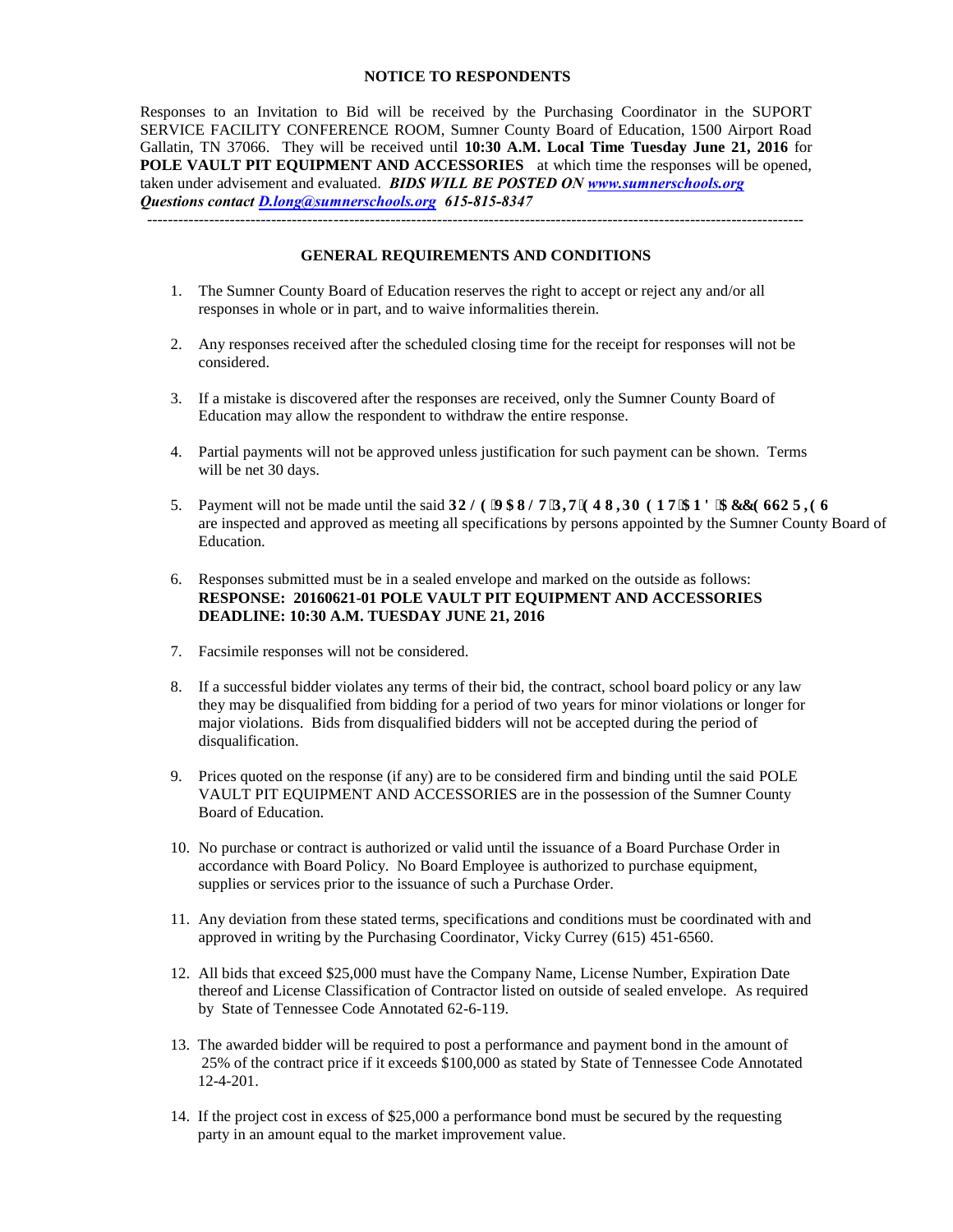# **Sumner County Schools Pole Vault Pit Specifications**

# **EQUIPMENT INCLUDED**

**A.** Provide all equipment and materials, and do all work necessary to furnish the athletic equipment, as specified herein. Athletic equipment shall include, but not be limited to a complete Pole Vault Pit for use at the track at Hendersonville High School, 123 Cherokee Road, Hendersonville TN 37075.

#### **Provide:**

- Equipment shall be shipped directly to Hendersonville High School.
- Complete training including set-up, operation, and take down of equipment.

# **PART 1 GENERAL**

# **1.01 WORK INCLUDED**

**A.** Provide all equipment and materials, and do all work necessary to furnish and install the athletic equipment, as specified herein. Athletic equipment shall include, but not be limited to:

> Pole Vault Pit, including vertical and horizontal poles, to be used at track at Hendersonville High School, 123 Cherokee Road, Hendersonville TN 37075.

# **1.02 REFERENCES**

- **A.** Comply with applicable requirements of the following standards. Where these standards conflict with other specified requirements, the most restrictive requirements shall govern.
	- 1. National Federation of State High School Associations (NFHS)
	- 2. National Collegiate Athletic Association (NCAA)
	- 3. International Association of Athletics Federations (IAAF)
	- 4. American Sports Builders Association (ASBA)
	- 5. Manufacturers Data and Recommended Installation Requirements

# **1.03 SUBMITTALS**

# **A. Manufacturers Product Data**

 1. Provide manufacturers product data prior to actual field installation work, for Owner's representatives "tgxkgy "cpf "cr r tqxcn0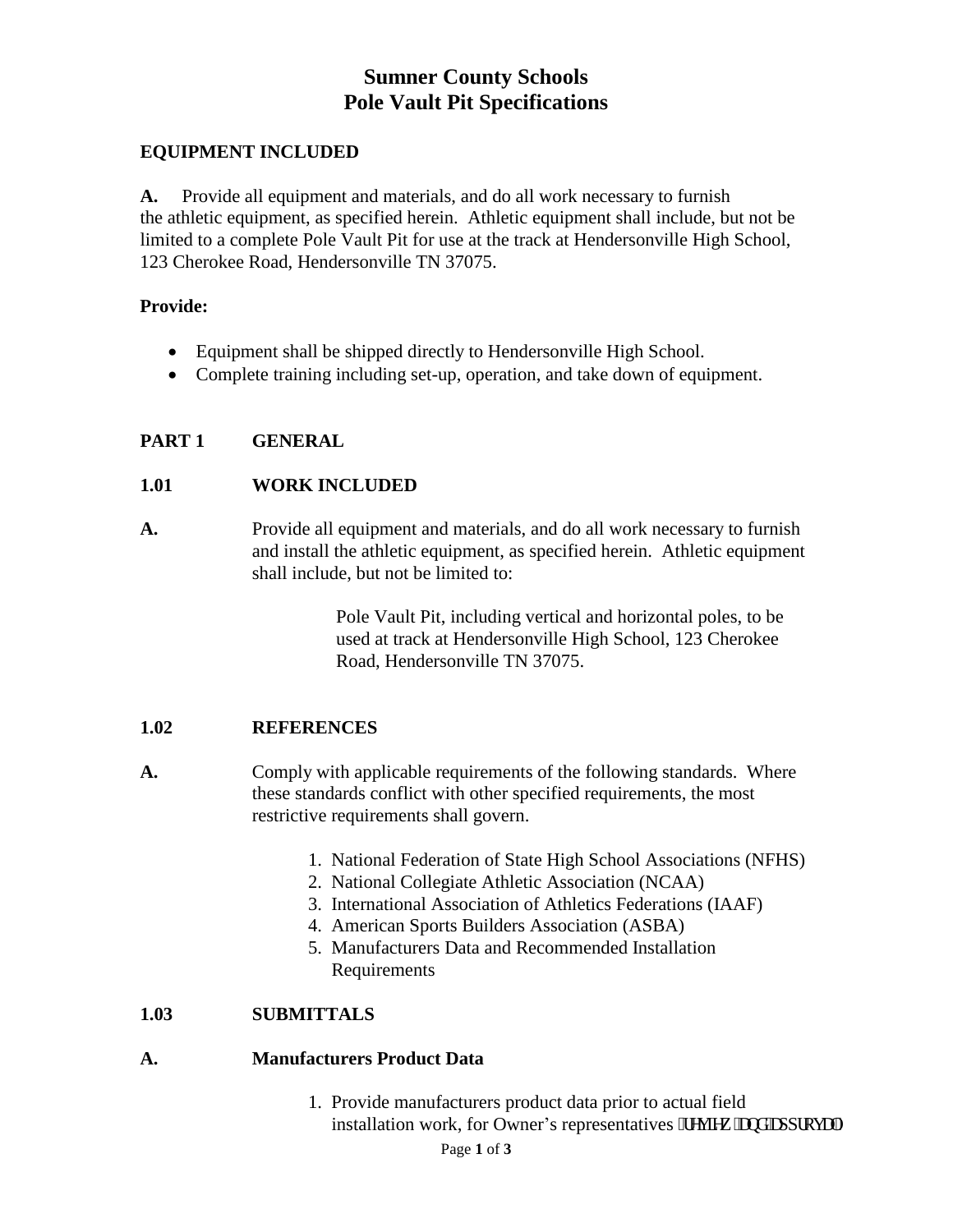# **B. Shop Drawings**

 1. Provide drawings of the manufacturer's recommended installation and foundation requirements prior to actual field installation work, for Owner's representatives review and approval.

#### **C. References**

References of previous installtions, including full contact information, shall be included with the bid.

#### **1.04 QUALITY ASSURANCE**

**A.** Manufacturers warranties shall pass to the Owner and certification made that the product materials meet all applicable grade trademarks or conform to industry standards and inspection requirements.

#### **1.05 PRODUCT DELIVERY AND STORAGE**

**A.** Materials delivered to the site shall be examined for damage or defects in shipping. Any defects shall be noted and reported to the Owners representative. Replacements, if necessary, shall be immediately re ordered, so as to minimize any conflict with the construction schedule. Sound materials shall be stored above ground under protective cover or indoors so as to provide proper protection.

# **PART 2 PRODUCTS**

# **2.01 TFPV202IL, or equal, Pole Vault Pit Equipment and Accessories**

A. COPONENTS: TFPV202IL, or equal, Pole Vault Pit Equipment and Accessories as Manufactured and/or Supplied by:

> Sportsfield Specialties, Inc. P.O. Box 231 41155 State Highway 10 Delhi, NY 13753 p. 888-975-3343 f. 607-746-8481 [www.sportsfieldspecialties.com](http://www.sportsfieldspecialties.com/)

B. Equipment shall include a skirted top pad. The landing cover /landing pad must buckle/clip/attach at the bottom and have a full skirt.

# **PART 3 EXECUTION**

 $\bullet$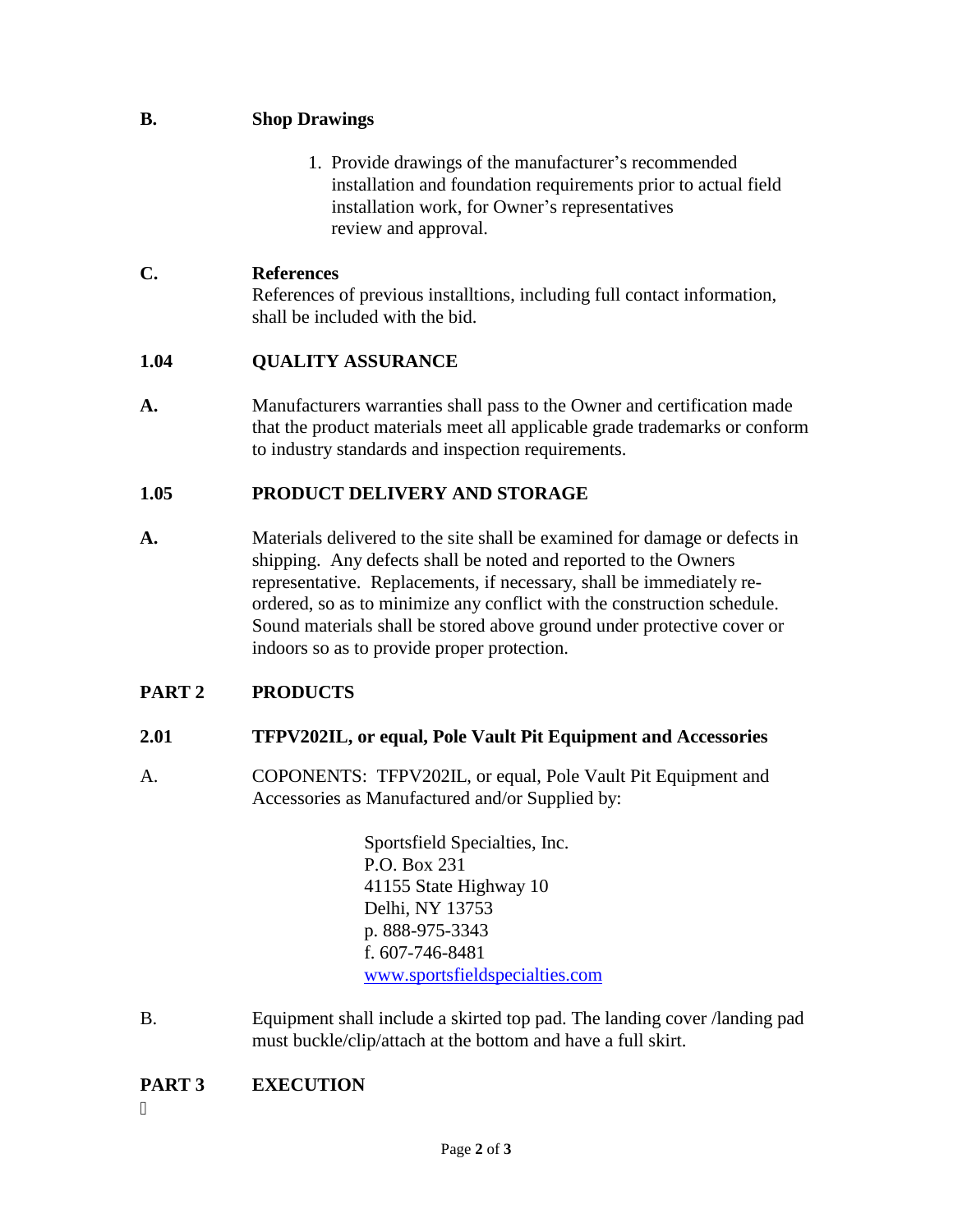# **3.01 INSTALLATION OF EQUIPMENT**

- **A.** TFPV202IL, or equal, Pole Vault Pit Equipment and Accessories shall be installed as recommended per manufacturer's written instructions. Provider should have a minimum of five (5) track and field equipment installations or similar experience in the previous three (3) years.
	- END OF POLE VAULT PIT SECTION -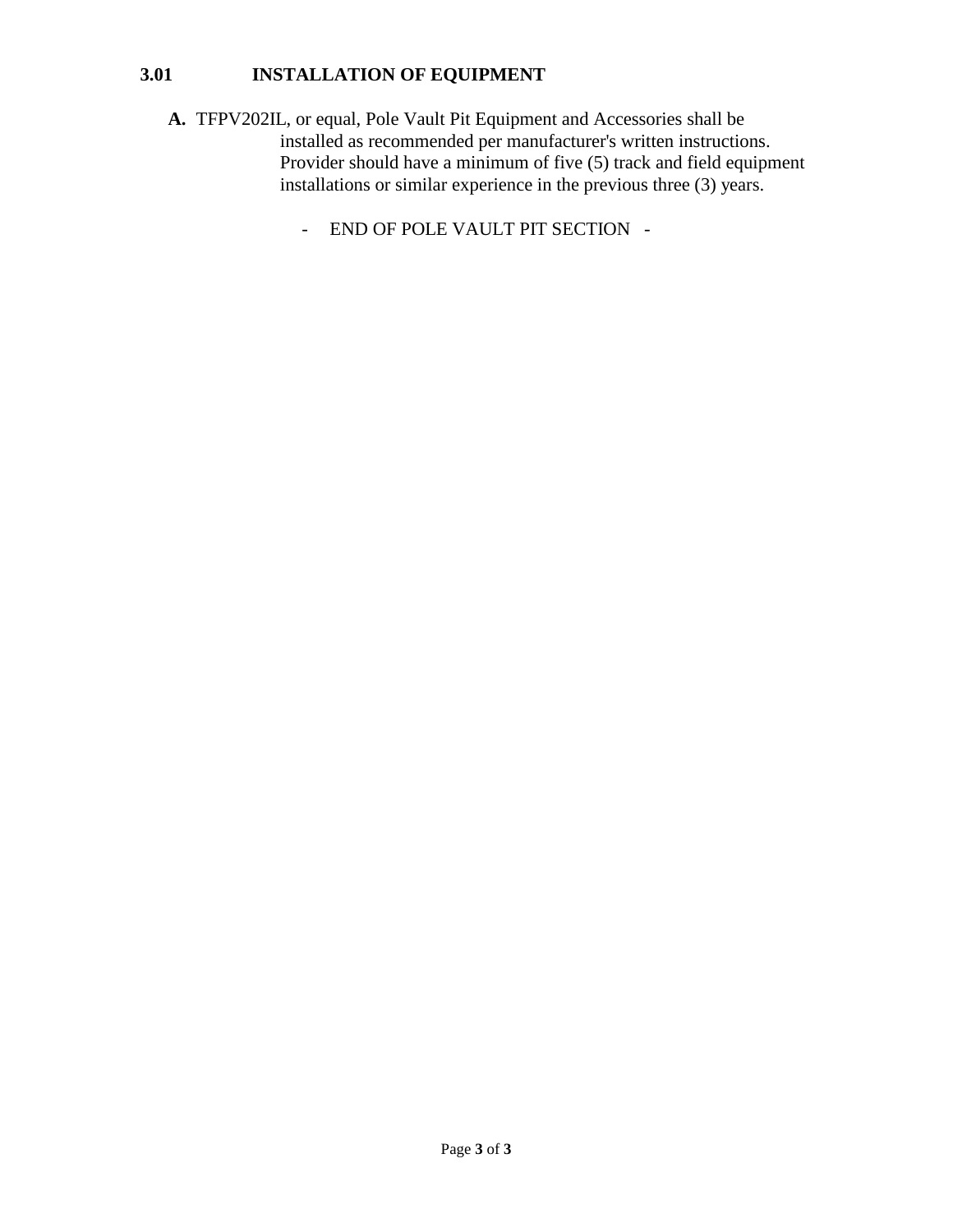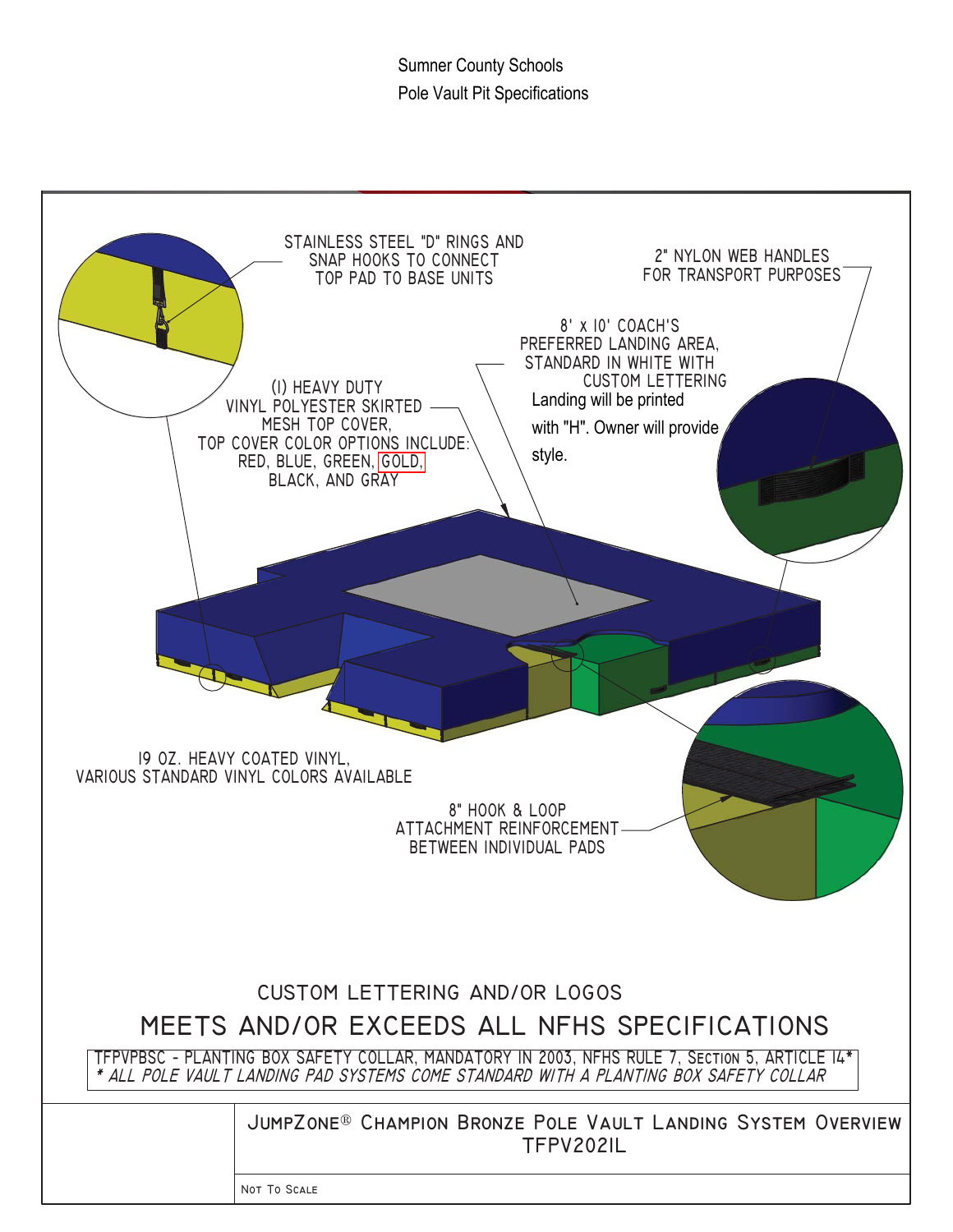**Sumner County Schools** Pole Vault Pit Specifications